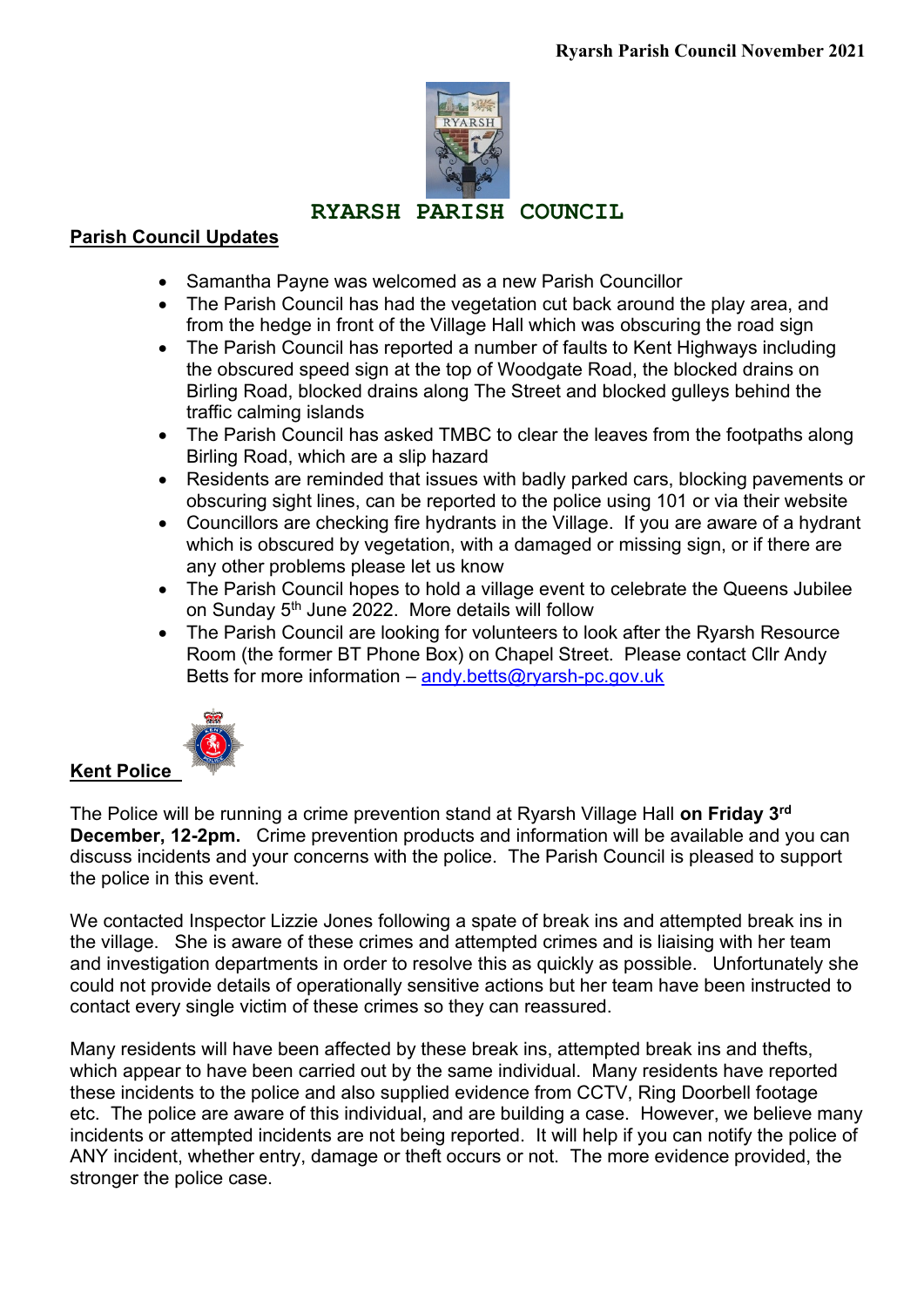You can report in a number of ways –

<https://www.kent.police.uk/ro/report/>

**Is it an emergency?** Does it feel like the situation could get heated or violent very soon? Is someone in immediate danger? Do you need support right away? If so, please call [999](tel:999) now.

If you have a hearing or speech impairment, use our textphone service 60066.

If you've witnessed or been the victim of crime please report it to us.

Reports are dealt with by our control room in exactly the same way whether you report it online or call [101.](tel:101)

Kent Police have launched a new method for residents to communicate with the local police and for the police to be able to contact everyone or specific communities [https://www.mycommunityvoicekent.co.uk/.](https://www.mycommunityvoicekent.co.uk/)

The Kent Police Rural Task Force Newsletter and Rural Matters Magazine are available on the Parish Council website.

Crime Reports:

Brooks Drive - On Thursday 21st of October around 19:47 somebody tried to open the door of a vehicle parked in the road.

Brooks Drive – On Sunday  $7<sup>th</sup>$  November between 19.30 and 04.15 on Monday 8<sup>th</sup> November somebody stole parts from a vehicle.

The Street – In the early hours of Sunday 21<sup>st</sup> November an intruder was recorded entering a garden and trying to enter the garage before running off.

#### **Christmas Tree Lighting**



Mark and Deborah Nankivell have once again arranged the hugely popular Christmas Tree Lighting Event on **Sunday 5th December at 16.30pm** followed by fireworks. Everyone welcome! Please bring a torch. A bucket will go around to help raise funds for next year

Location - next to the Village Hall, Birling Road.